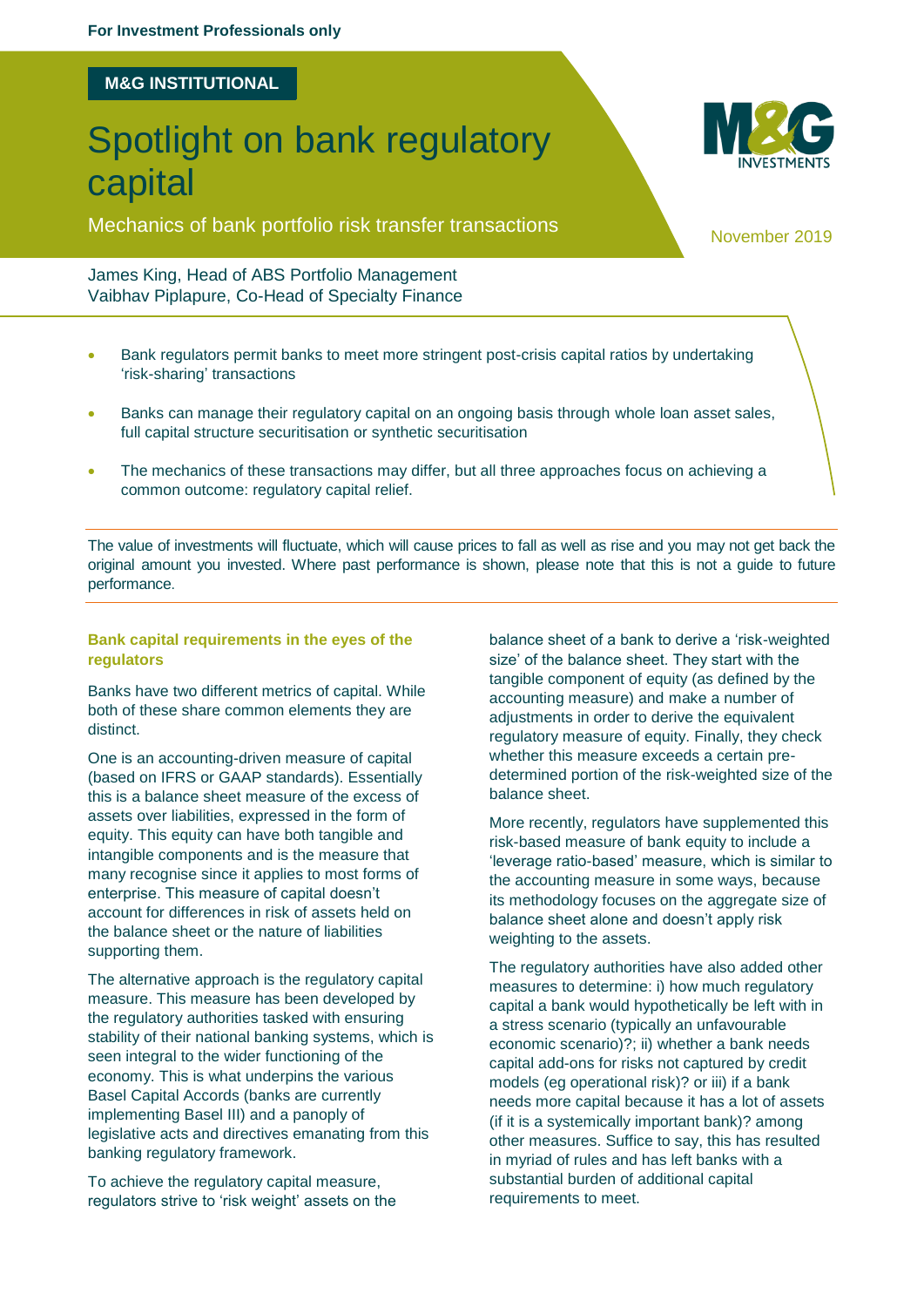These additional capital rules have come at a time when banks, particularly in Europe, are also experiencing anaemic profitability, low loan growth, low interest rates and, as a consequence, low return on equity – leading to tepid interest from shareholders. Faced with higher regulatory capital requirements on the one hand and a relative inability in recent years to organically (or inorganically) replenish their capital buffers on the other, banks have had to focus on reducing the numerator – which is the asset size of their balance sheet – and thus improve the regulatory capital measures set out by the regulators.

### **Approaches to regulatory capital management – how do they work in practice?**

Banks can manage their regulatory capital in various ways, the three key approaches being:

- (i) Whole loan asset sales;
- (ii) Full capital structure securitisations of those assets in which most (and often all) tranches are sold;
- (iii) Synthetic balance sheet securitisations where first-loss (or sometimes mezzanine) risk positions are sold.

All of these approaches come at the expense of future profitability, since banks cede at least some of the income that would otherwise have been earned on the assets in question to pay the counterparts assuming the risk on the assets. However, banks don't really have a choice in the matter since meeting, and increasingly exceeding, regulatory capital requirements is a necessity in the eyes of the regulators, bank investors (bond and equity) and, sometimes, customers.

While there are different nuances and trade-offs involved in each of these transactions, all three approaches aim to achieve a common outcome: regulatory capital relief, ie the 'after the transaction' measure of regulatory capital looks better than the 'before the transaction' measure. We explain each of these types of capital relief and risk-sharing transactions in more detail to understand how they really work in practice.

#### Asset sale

This is the simplest to understand and is also the cleanest way in which a bank can reduce its regulatory capital requirements. A bank that sells loan assets to a third-party no longer owns them on its balance sheet (according to accounting or regulatory measures). As such, it would no longer need to hold regulatory capital against them.

The selling bank ("the seller") could continue to service those loan assets for a fee and continue to interact with the individual borrowers under each loan, but the economic risks/rewards of the loans are transferred to the party that is acquiring them ("the buyer"). The buyer of such assets often has the right to decide whether the seller will continue to service the loan assets after the sale and can also choose whether to sell the assets on to another buyer in the future. Given these types of considerations, a bank that looks to sell its core loan assets will typically identify a type of buyer that it feels will be a patient owner of these assets rather than a buyer that is looking to quickly sell them on to make a profit.

Asset sales can be in two types: a bulk sale or a forward flow arrangement.

A bulk sale is what it suggests: the bank takes a portion of the loan assets on the balance sheet and sells it in one go. A forward flow involves a repeat arrangement between the seller and buyer – sales are conducted from time to time, according to a series of pre-defined rules. Since banks originate assets on an ongoing basis, forward flow arrangements have their attractions. Importantly, asset sales can combine both elements – a bulk element with a forward flow arrangement tagged on to it.

The core loan books of banks are very large. So, asset sales tend to only involve a representative subset of a bank's existing loan book even after an asset sale has taken place. Therefore, continued alignment of interests is not typically a concern. The asset sales, when they occur, are conducted under a sale and purchase agreement (SPA), which contains the key economic terms and conditions of the arrangement and a series of representations and warranties negotiated upfront between the buyer and seller. The primary focus of SPAs is to ensure the buyer is comfortable that the bank is selling assets of which it stands behind the origination standards and their legality.

There is also invariably a servicing agreement that governs the ongoing administration of the loan assets by the bank (or a third-party servicer) for the buyer. While asset sales tend to be a specialised area, those that have been involved in the practice over the years have established several key principles, which form the basis of negotiations between parties for these types of transactions. Buyers of asset portfolios typically finance the acquisition, in part, by raising debt secured by (and with limited recourse to) the acquired assets from third parties and sometimes from the seller itself.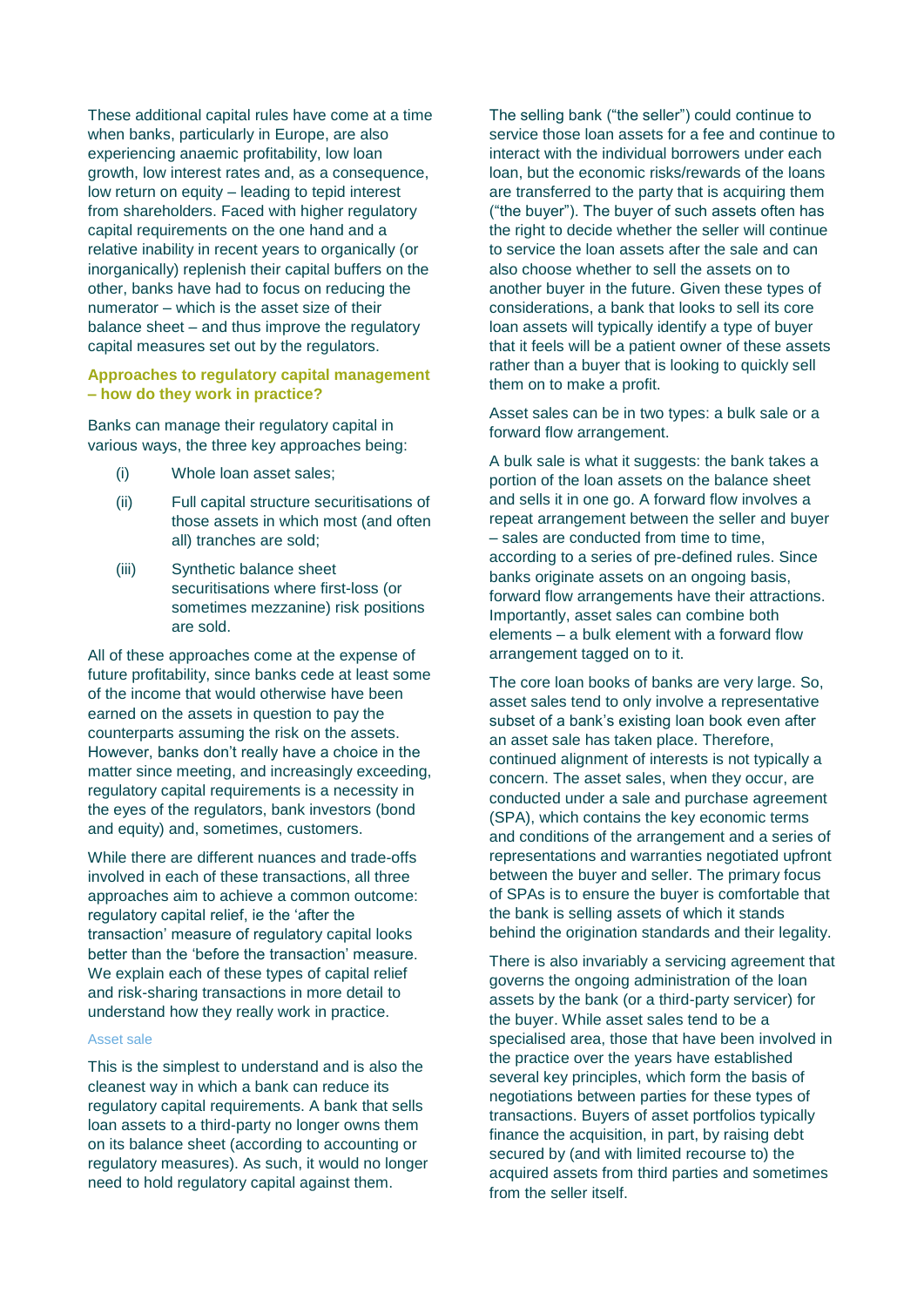Whether or not such financing is sought, the asset portfolios are typically acquired into an acquisition vehicle such as a special purpose vehicle (SPV) and separated legally from the balance sheet of the seller. From the date the transaction closes, cashflows earned on the assets go to the new owner (ie the acquisition vehicle) and from it to the investors in the assets; the economic and legal separation from the seller's balance sheet is thus complete. A first-time asset sale process may take several weeks to negotiate, but repeat transactions can be quicker to complete.

#### Full capital structure securitisation

A full capital structure securitisation or 'true sale' securitisation, as it is also known, is merely an extension of an asset portfolio sale.

Take the example of the asset portfolio sale to the acquiring SPV, with the SPV financing this acquisition by the issuance of a term securitisation secured by these assets. Such a securitisation could even be organised by the seller. In this way, the institution that is selling the asset portfolio can harness the benefits of securitisation technology to create a more efficient sale process and generate a higher sale price for the assets.

The parties investing in the securitisation could still be the same parties that would have otherwise acquired the asset portfolio and financed it as outlined in our example of a (whole loan) asset sale, but typically a securitisation would open up the opportunity to a wider investor base, including those whose investment guidelines do not enable them to acquire whole loan portfolios but only securities backed by them. Full capital structure securitisations undertaken in this way are typically (credit) rated, which can add time and complexity to the overall process, however, this also means a more standardised and replicable approach is followed.

Banks that have securitisation programmes that they tend to use for funding purposes can use the same programmes for full capital structure securitisations. The only real difference is that not only the senior-most tranche, but most (if not all) tranches, are sold. Critically, the rights to acquire the portfolio from the SPV when the securitisation is repaid is granted to the junior-most class in the capital structure; this ensures the seller doesn't end up with contingent exposure to the assets – in other words, the 'asset sale' element is protected. From an accounting and regulatory perspective, the outcome is the same as if the sale had taken place (bilaterally) without a contemporaneous securitisation attached to it.

Individual buyer or seller preferences, the type of transaction undertaken, the size of the transaction and the relative efficiency of a public full capital structure securitisation versus a privately-funded transaction can all impact the choice of either a straight whole loan asset sale or a sale in the form of a full capital structure securitisation. Importantly, the differences do not impact the ethos or outcomes from an accounting or regulatory capital analysis perspective.

### Synthetic securitisation

Sometimes, a bank chooses to try and reduce the risk weighting of the loan assets from a regulatory perspective, while continuing to retain them on the balance sheet from an accounting perspective. This enables the bank to hold a lower value of regulatory capital against those loan assets. The motivation for choosing the synthetic route is usually due to the difficulty of physically selling the particular assets, eg overdrafts cannot be sold, or because of hard regulatory restrictions on sales, eg certain jurisdictions will not allow the sale of SME loans.

Such a situation would therefore lend itself to a synthetic securitisation. In such a transaction, rather than physically sell assets, the bank purchases protection against credit losses on an identified portfolio of assets. The format of risk transfer in this case is not an asset sale agreement but a credit protection agreement, which could be documented as a credit default swap or a financial guarantee.

Under this credit protection contract, the bank transfers the risk of credit losses on a reference portfolio to another party (typically an SPV). The SPV, in turn, issues notes to one or more investors and retains the cash portion to pay out to the bank whenever the bank makes a claim on losses incurred under the reference portfolio.

In return for receiving credit protection against losses, the bank undertakes to pay a predetermined fee or premium to the SPV on an ongoing basis, which the SPV then passes on to the investors in the form of a coupon on the notes issued by the SPV. At the end of the term of the credit protection contract, any remaining cash held in the SPV is distributed to the investors.

Depending on the losses incurred under the reference portfolio over the term of the credit protection contract, some of this cash may have been paid to the bank and thus the investors may ultimately receive less than what they invested.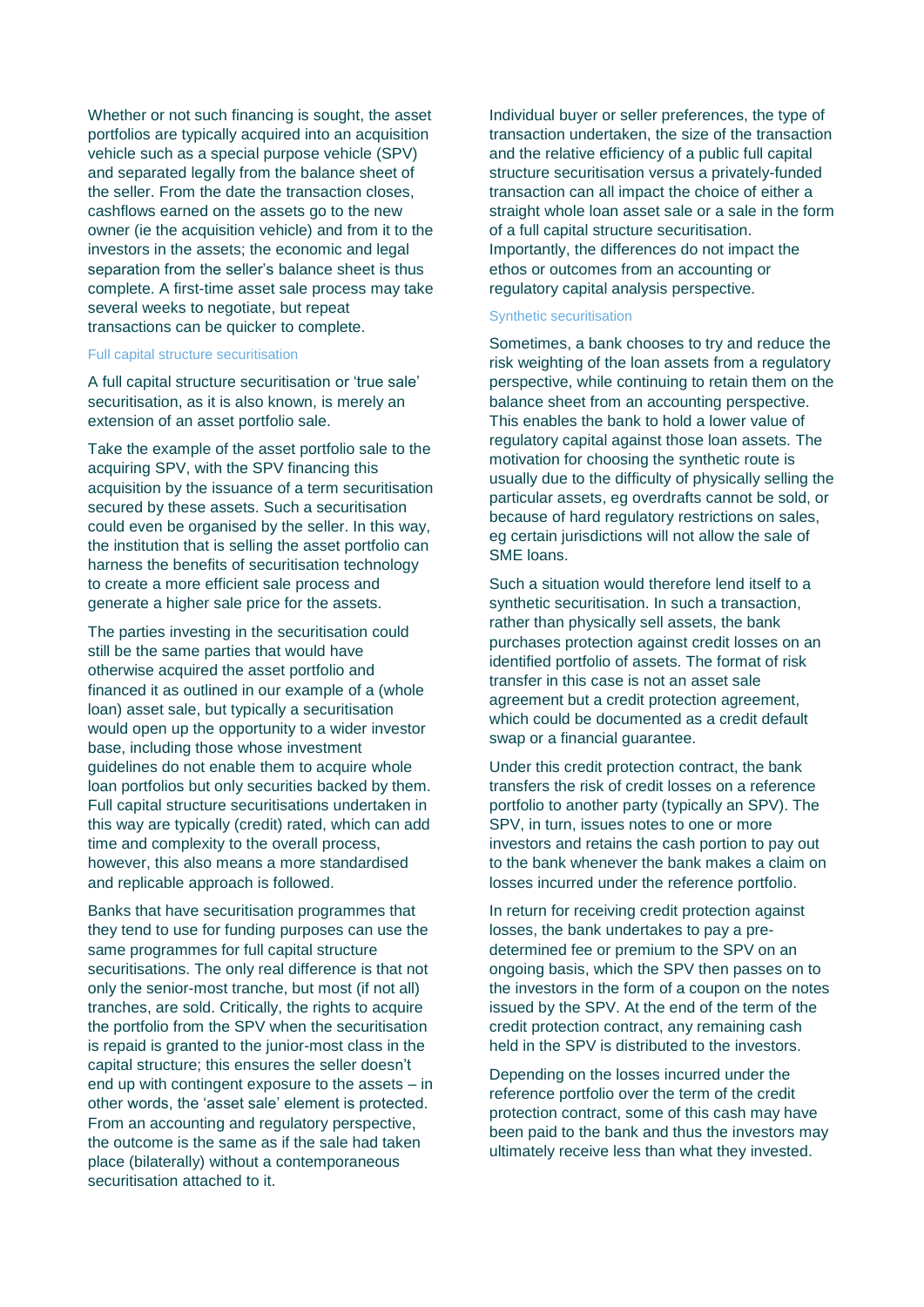Investors undertake analysis to estimate what the potential loss could be on the portfolio, and therefore, how much they would want to be compensated in exchange for bearing the risk of that loss. Banks may retain some of the initial loss (first-loss) or provide some ongoing mitigation of losses (in the form of an excess spread).

Both of these credit supportive features are potentially helpful for investors, but banks still need to hold regulatory capital against the assets, which reduces the efficiency of the regulatory capital released via the credit protection transaction. So, these transactions involve tradeoffs for banks and investors, alike.

A synthetic securitisation cannot, by its nature, be risk-eliminating for a bank since it continues to retain these assets on the balance sheet. Also, since, in this type of transaction, the bank's focus is to transfer the first X% loss or losses between X% and Y%, it has to continue to retain some element of regulatory capital against them even on a risk-weighted measure. Regulators have constructed detailed, prescriptive guidance and rules on how a bank must treat such a transaction from a regulatory perspective. Banks generally have to have long and detailed discussions with their regulators to receive pre-approval (or nonobjection) to undertake such a transaction. The regulator tries to assess whether the risk transferred is commensurate with the cost and to ensure that the bank is honouring the spirit, and not just the letter, of the rules in this respect.

Over the years, as this type of transaction has become more common, a series of guide rules and best practices have been developed. While it would be too much of a stretch to say that transactions have been standardised, there is a framework within which they operate. One important element for regulators is that the transaction not only be risk transferring on day one but over the life. So, they try to assess whether the quantum of risk transferred would be sufficient to absorb losses over the life of the asset portfolio. Doing this when not all the risk has been transferred (as in the case of the other two approaches) can be difficult, and is one reason why the total quantum of regulatory risk reduction through synthetic risk transfer is generally kept to a manageable proportion of the total regulatory capital that a bank holds.

## **Due diligence process**

Acquiring loan assets requires extensive commercial and legal due diligence on the part of the buyer. This involves, but not limited to, analysing past performance for which the buyer typically receives multi-year loan level data, the ability to analyse origination practices and how they have changed over time, compliance with regulatory and legal obligations in respect of assessing affordability.

Of all the types of transactions, asset sales permit a buyer the closest look at the underlying loan assets and the greatest subsequent control over them. For these reasons, transactions involving asset sales best work when the buyer and seller are looking to build a symbiotic long-term relationship, such that the time, cost and effort of the diligence is worth it for both parties.

The volumes of data can be vast. The buyer, however, needs access to the granular data to make their own assessment of risk and return. This requires the bank to work closely with the investor and be prepared to completely open up their loan books for scrutiny. The buyer needs a process and system to model this data and derive their own assessment of loan quality using their proprietary systems, and make a judgement as to the likely loan loss risks and the required purchase price to assume these risks given the anticipated level of return.

Hence there are only a limited number of suitable partners likely to participate in such transactions. The seller wants to engage with known and trusted investors to whom they are willing to provide large volumes of confidential data. Equally, investors want to engage with banks whom they can trust to provide full disclosure, preferably with a track record in such transactions.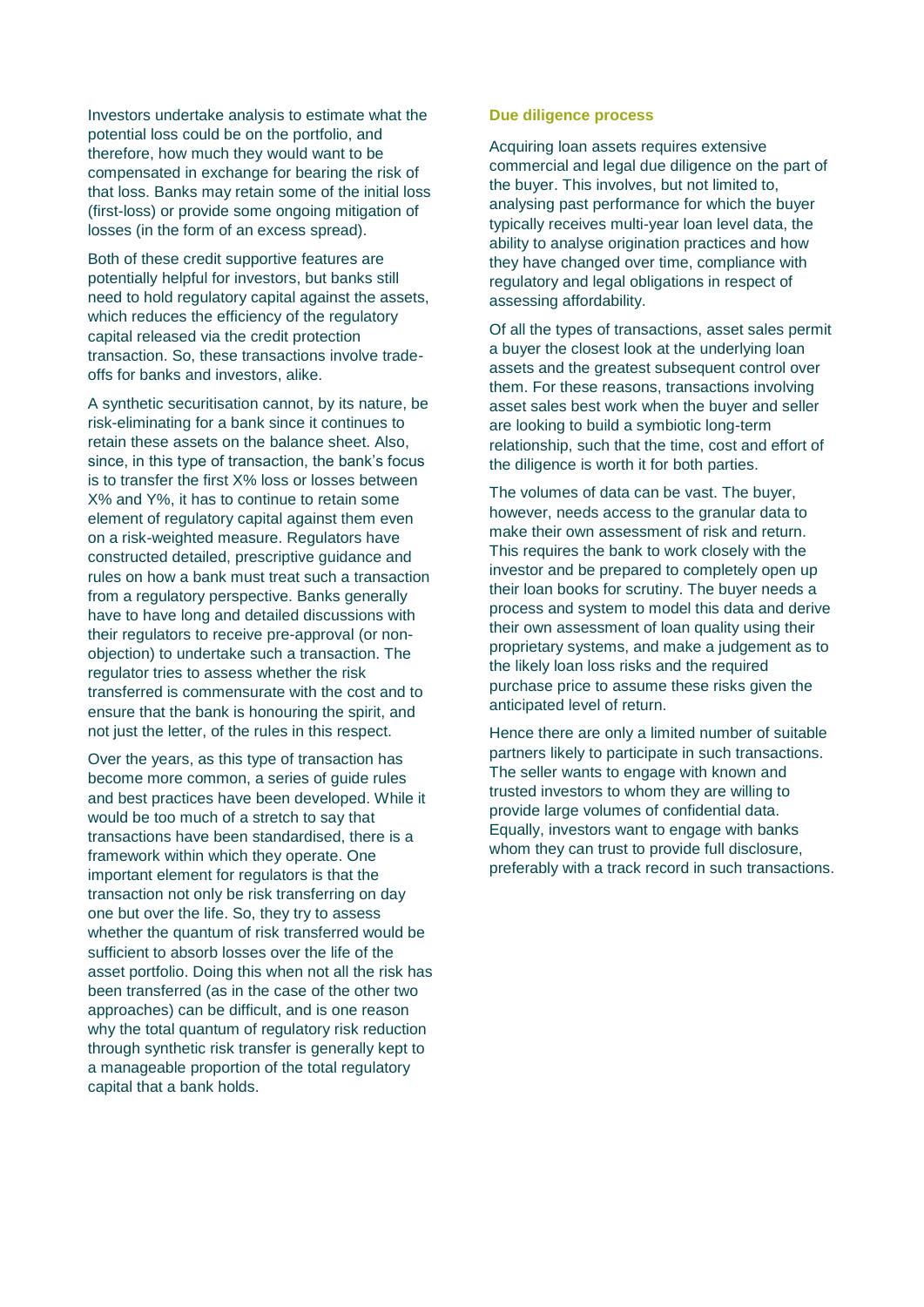#### Figure 1. How banks can manage their regulatory capital – key transaction details

#### Asset sale:

- The buyer is assigned full beneficial interest in the assets by the seller and is entitled to all future cashflows on the assets and bears the risk of those assets.
- The buyer also has rights to sell the assets and to choose the servicer of the assets and whether and how to finance them.
- The seller may remain lender of record unless the buyer wishes to effect transfer to another entity.
- Assets are fully identified; the buyer receives extensive loan-level performance data and can conduct detailed diligence on assets and negotiate a representations and warranties package specific to the asset portfolio and circumstances.

Full capital structure securitisation**:**

- The acquiring SPV is assigned full beneficial interest in the assets. A trustee represents the investors' interests. Different investors receive different allocations of cashflows on the assets defined by a prescribed cashflow waterfall.
- Upon termination of the securitisation, the junior-most class of notes typically has the right to purchase any assets that still remain.
- The seller typically remains lender of record and continues to service the assets for the acquiring SPV.
- Ability to conduct diligence on underlying loan contracts varies depending on the transaction, but the seller typically provides extensive representations and warranties, in place for the term of the securitisation, to mitigate against any diligence gaps.

Synthetic securitisation**:**

- The seller retains full beneficial interest in the assets and as such does not actually sell the assets but purchases credit protection against the risk of the first X% or between X% and Y% of credit losses in the underlying assets through the issuance of credit-linked notes.
- The reference portfolio could be disclosed or undisclosed (blind pool) and typically the seller has rights to replenish assets for a period of time (one-to-two years).
- Investors are compensated for taking the risk of losses on the portfolio by receiving a fixed coupon that is paid on the outstanding notional of the credit-linked notes. The balance of the notes could be written down by losses.
- Since the seller doesn't actually sell the assets and the asset pool may be undisclosed or change over time, asset level legal diligence is unusual with investor focus on estimating credit losses.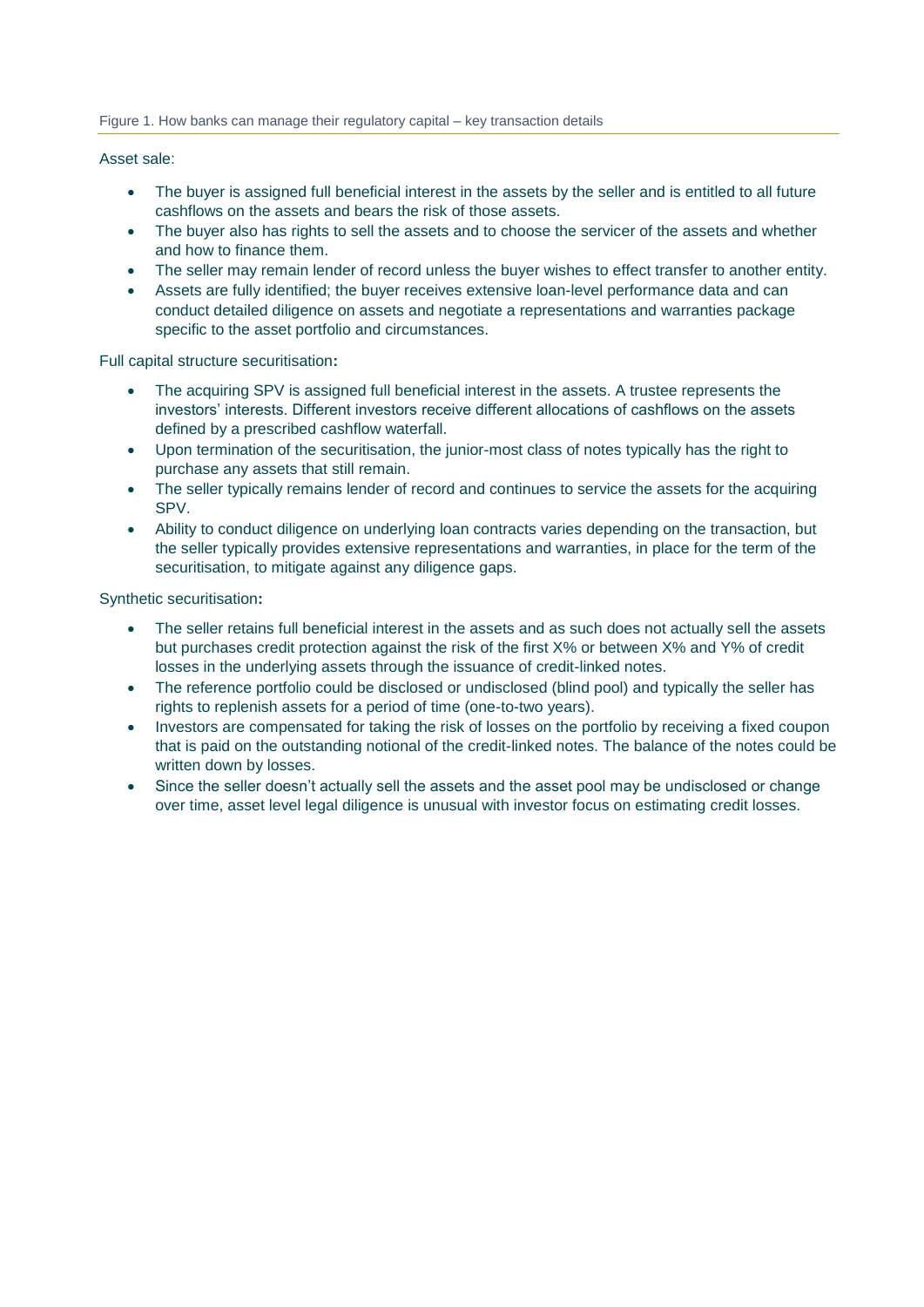Figure 2. Comparing the different approaches to regulatory capital management

|                                                       | <b>Asset sale</b>                                                                                                                                                                                                                                                                                            | <b>Full capital structure</b><br>securitisation                                                                                                                                                                                                                                                                                                                                                                                             | <b>Synthetic</b><br>securitisation                                                                                                                                                                                                                                                                                                                                                                                                                                           |
|-------------------------------------------------------|--------------------------------------------------------------------------------------------------------------------------------------------------------------------------------------------------------------------------------------------------------------------------------------------------------------|---------------------------------------------------------------------------------------------------------------------------------------------------------------------------------------------------------------------------------------------------------------------------------------------------------------------------------------------------------------------------------------------------------------------------------------------|------------------------------------------------------------------------------------------------------------------------------------------------------------------------------------------------------------------------------------------------------------------------------------------------------------------------------------------------------------------------------------------------------------------------------------------------------------------------------|
| <b>Format of risk</b><br>transfer                     | Sale of assets at a<br>bilaterally-negotiated<br>value between the<br>buyer and seller. Buyer<br>bears full economic<br>upside and downside in<br>the performance of<br>assets                                                                                                                               | Sale of assets implicitly<br>at a value equal to the<br>proceeds raised from<br>all the classes of notes<br>sold under the full<br>capital structure<br>securitisation. Individual<br>investors have varying<br>degrees of exposure to<br>the downside risk in the<br>assets depending on<br>which notes they invest<br>in, but only the junior-<br>most class of investors<br>has the right to receive<br>economic upside on the<br>assets | Purchase of credit<br>protection by the 'seller'<br>for the payment of a<br>pre-defined fixed<br>premium. Per the rules<br>governing such<br>transactions, the<br>premium cannot be<br>directly linked to the<br>performance of the<br>assets, but is set as an<br>independently-<br>negotiated premium<br>determined through a<br>book-building or<br>bilaterally-negotiated<br>process with buyers,<br>akin to a bond issuer<br>setting the coupon on<br>its bond issuance |
| <b>Bilateral or</b><br>syndicated                     | Almost always<br>bilaterally executed,<br>although the sale<br>process itself may<br>initially take the form of<br>a two-step auction to<br>select a preferred<br>bidder. Where the<br>process is an auction,<br>up to 10 bidders are<br>typically invited with a<br>second round of two-to-<br>four bidders | Either bilateral or<br>syndicated. Often, debt<br>classes are widely<br>syndicated but junior<br>classes are bilaterally<br>placed to a single<br>investor or through a<br>club deal                                                                                                                                                                                                                                                        | Either bilateral or<br>syndicated.<br>Transactions by first-<br>time issuers are<br>typically executed with<br>one investor or more<br>usually a small club;<br>frequent issuers or<br>larger deal sizes tend to<br>adopt a widely<br>syndicated approach                                                                                                                                                                                                                    |
| <b>Typically represented</b><br>bank loan asset types | Residential mortgage<br>loans, consumer loans,<br>auto loans                                                                                                                                                                                                                                                 | Residential mortgage<br>loans, SME loans,<br>personal loans, auto<br>loans, student loans                                                                                                                                                                                                                                                                                                                                                   | Medium and large<br>corporate loans, SME<br>loans, personal loans,<br>auto Ioans                                                                                                                                                                                                                                                                                                                                                                                             |
| <b>True sale</b>                                      | Yes                                                                                                                                                                                                                                                                                                          | Yes                                                                                                                                                                                                                                                                                                                                                                                                                                         | <b>No</b>                                                                                                                                                                                                                                                                                                                                                                                                                                                                    |
| <b>Bank capital metrics</b><br>impacted               | Regulatory capital, size<br>of balance sheet (thus<br>leverage ratio capital).<br>Capital add-ons on<br>assets are also<br>eliminated (eg ongoing<br>credit risk provisioning,<br>operational risk add-<br>ons)                                                                                              | Equivalent to asset sale                                                                                                                                                                                                                                                                                                                                                                                                                    | Regulatory capital                                                                                                                                                                                                                                                                                                                                                                                                                                                           |
| <b>Key documentation</b>                              | Asset Sale Agreement,<br><b>Servicing Agreement</b>                                                                                                                                                                                                                                                          | Asset Sale Agreement,<br>Servicing Agreement,<br><b>Trust Deed, offering</b><br>circular or other<br>documentation<br>governing placed notes                                                                                                                                                                                                                                                                                                | <b>Credit Protection</b><br>Agreement (default<br>swap or financial<br>guarantee) and offering<br>circular or other<br>documentation<br>governing placed notes                                                                                                                                                                                                                                                                                                               |

Source: M&G